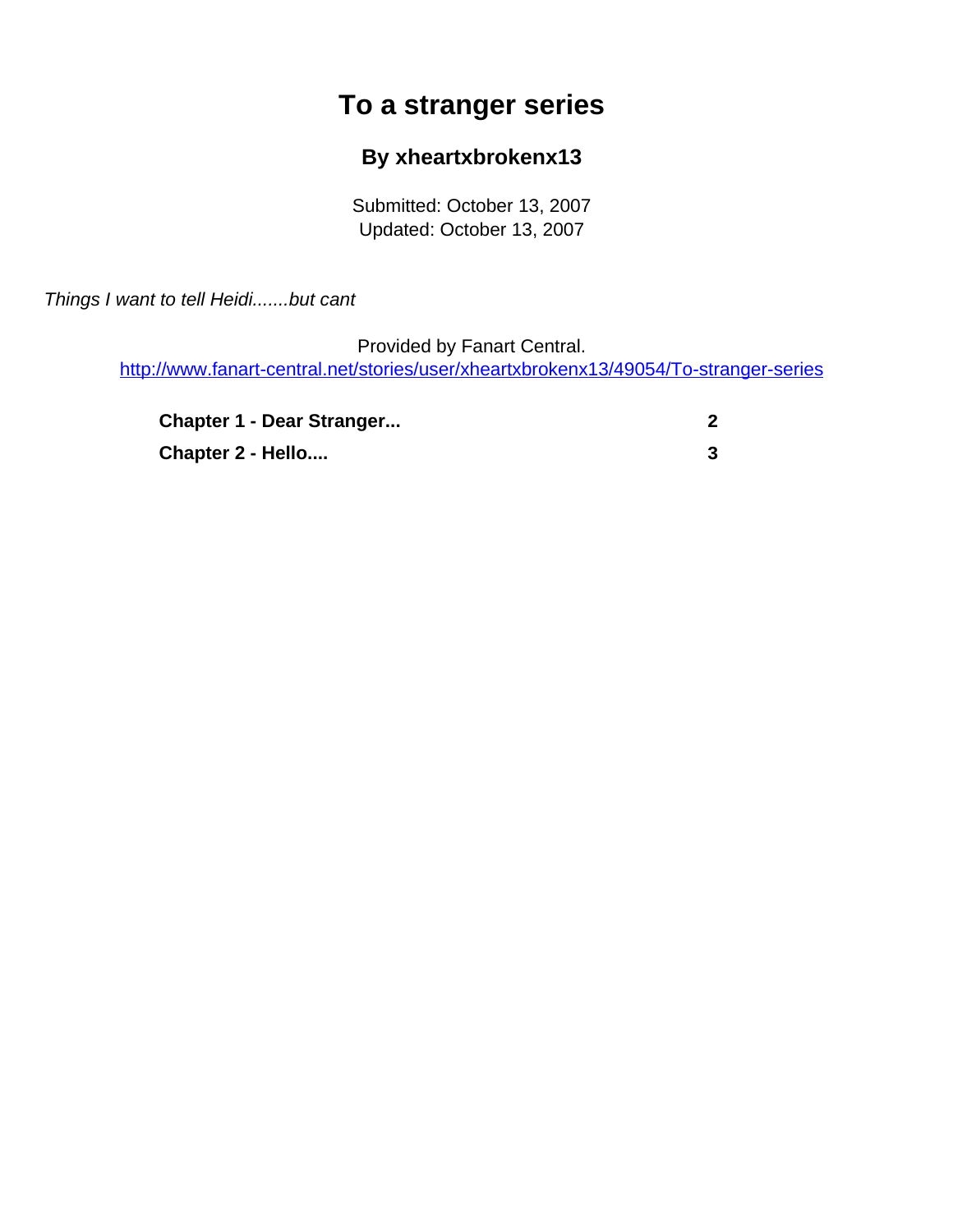## **1 - Dear Stranger...**

<span id="page-1-0"></span>August 20, 2007

Hey stranger,

 Its me. I know you didn't expect to see me this year. Surprise? You look very nice this year, I like what you did with your hair. I've also seen you with her. Your girl. She lost weight and I have to admit, looks better than last year. It still kills me to see you with her though. If we talked person to person maybe you would be able to see the pain I'm hiding. I'm just glad your smiling. Even if it's fake or not. I'm kinda hoping for no drama this year. Especially between us. And yes, us including her. I'm sorry for everything I did though. We both messed up, drama raised up to new levels of "over-dramatic". If you ask me, over-dramatic doesn't even begin to exaplain what happened last year. Its an understatement. I wish we were able to talk to eachother again. Like we used to. I hate being so scared to even look at you. I dont even know why I'm so scared. Well, barely talking over the summer might have something to do with it. I know that wasn't either of our faults though. With my mom being in the hospitol and you with her all summer, and having your football practices and all. Things we're pretty hectic. I'm guessing when you came over after your Uncles funneral is to keep on the Down Low right? Just so she wont find out. I dont want anything messing up your happiness. No worries here, I'm only planning to talk to my best friend this year. Only her. Like I said, I dont want to have drama again....

Well I better go, its getting late. Goodnight stranger.

Love?

.............